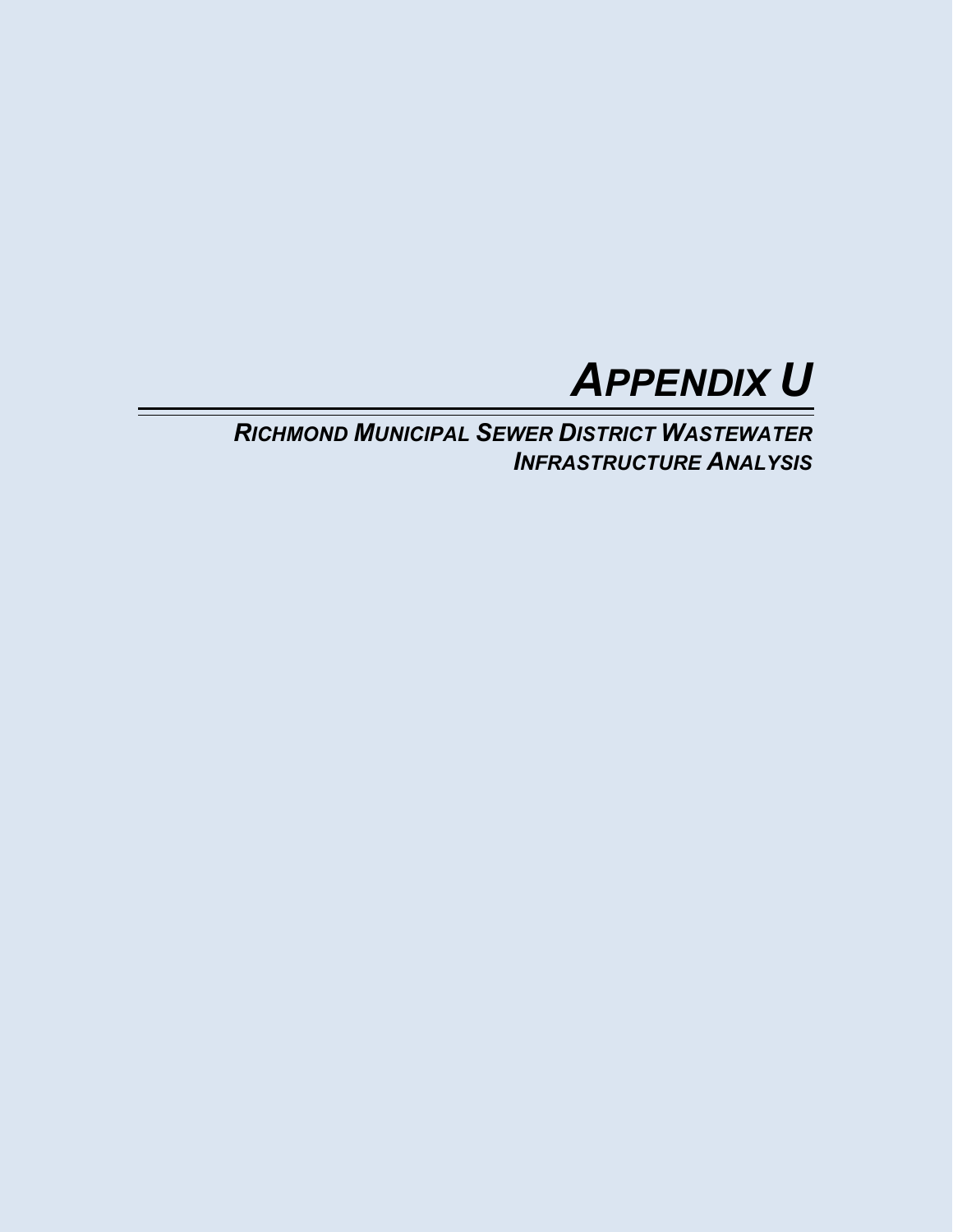

December 11, 2019

Bibiana Alvarez AES Environmental 1801 7th Street, Suite 100 Sacramento, CA 95811

Subject: Evaluation of Point Molate Site Development Flows

Dear Ms. Alvarez:

V.W. Housen & Associates has reviewed whether the existing Richmond Municipal Sewer District (RMSD) wastewater collection system can accommodate new flows from the development of the former Point Molate Navy Fuel Depot and Winehaven Historic District. The following information was provided by BKF about the proposed project:

- The Point Molate site stretches 413-acres, of which 271 are above water. The site is located on the San Pablo Peninsula and is bounded by the San Francisco Bay to the west and the Chevron Richmond refinery to the east.
- The project proposes to develop 80 of the 271 above-water acres available and will include residential, commercial, and retail uses (1,474 residential units and 394,572 square feet of office/retail/commercial/restaurant space).
- The project site is not currently connected to RMSD's wastewater collection system.
- Assuming 95% of the water used will return as wastewater, BKF initially estimated that the project would generate an average dry-weather flow (ADWF) of 259,692 gallons per day. This estimate was subsequently adjusted by BKF to 275,672 gallons per day.
- Rainfall dependent infiltration and inflow is expected to be negligible since the Project plans to install all new piping. The City's standards do not specify a wet weather peaking factor. However, following Central Contra Costa Sanitary District standards, which provide best management practices for other agencies within the County, the appropriate wet weather peaking factor for new systems is 2.6. VWHA has assigned this wet weather peaking factor to the projected average dry weather flow.
- The Project's collection system would connect to the City's system near the intersection of Tewksbury Avenue and Contra Costa Street.

VWHA reviewed the latest GIS data provided by Veolia to identify the point of connection between the proposed development's collection system and the City's existing network. Based on the information and maps provided by BKF, the proposed collection system was assumed to connect to the pipeline that runs along Tewksbury Avenue near Marine Street, at Sewer Fitting Number H6SF15. H6SF15 would need to be replaced with a standard manhole in order to facilitate the connection.

The proposed development project was incorporated to the City's hydraulic model by adding the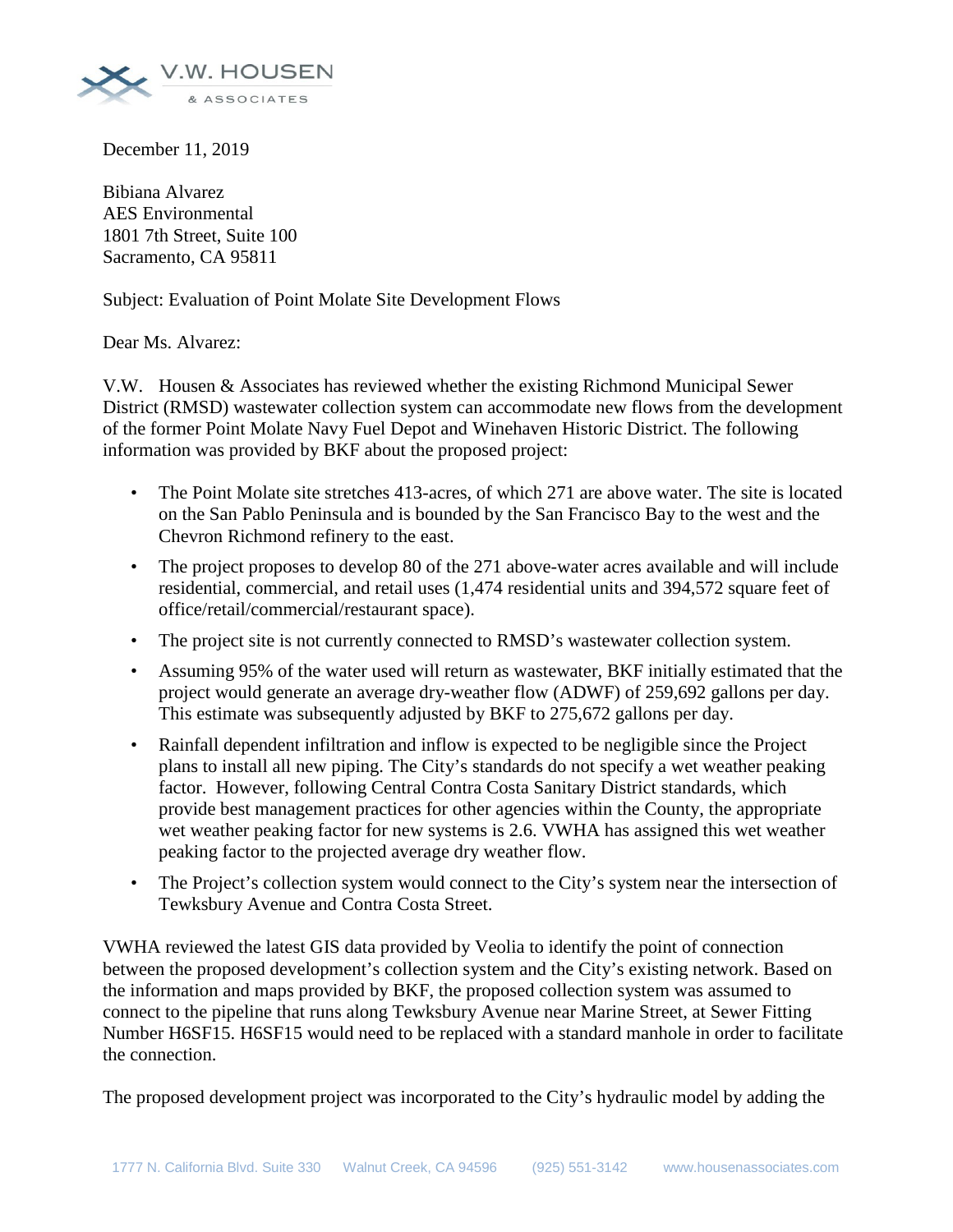Bibiana Alvarez Pt. Molate Flow Evaluation 12/11/19 Page 2

estimated peak wet weather flow (ADWF \* WWPF) of 716,747 gallons per day as a point load to the pipe. This point load was distributed throughout a 24-hour period based on the diurnal pattern that has been recorded at the closest downstream manhole. The network was then evaluated under the current design storm scenario. In the design storm scenario, additional flow from the design rainfall event was added to the remainder of the RMSD sewer system, but not to the Project area.

The City's hydraulic model is calibrated to current flows. The City's General Plan 2030 identifies three key corridors that will undergo densification in the future, potentially adding new dry weather flow to the system: Downtown/Macdonald Avenue, Hilltop, and Ford Peninsula in Marina Bay. Although the Hilltop corridor is located within City limits, associated wastewater flows are managed by the West County Wastewater District to the north. Although dry weather flows from the two remaining areas are likely to increase, capacity needs for the Downtown/Macdonald Avenue and Ford Peninsula in Marina Bay areas are dictated by wet weather flows. Wet weather flows are not projected to increase significantly in the buildout scenario. Therefore, the existing system model also sufficiently predicts capacity needs in the buildout scenario.

The hydraulic analysis determined that the existing sewer pipelines from Sewer Fitting H6SF15to the Wastewater Treatment Plant do not have sufficient capacity to carry the added flows from the proposed project. The hydraulic model predicts a sanitary sewer overflow on Tewksbury Avenue during the design storm event. In order to alleviate this capacity constraint, upsizing 530 lineal feet of existing 6-inch diameter pipeline to a 10-inch diameter pipe on Tewksbury Avenue between Marine Street and Clarence and Vacca Streets is required, as shown in Figure 1.

The City's Wastewater Treatment Plant (WWTP) and wet weather storage facility have sufficient capacity to convey the added flows. The WWTP is designed to treat up to 42 million gallons per day of wastewater during wet weather events. The WWTP is also equipped with an influent bypass pumping station and 5 million-gallon storage tank. Together, these facilities are designed to receive up to 68 million gallons per day of peak hourly wet weather flow without sanitary sewer overflows.

In addition to reviewing capacity, VWHA reviewed the condition of existing pipelines from the point of connection to the nearest trunk interceptor located west of Cutting Blvd. Eighteen pipe segments ranging in diameter from 6 to 36 inches, with a total length of 3,810 lineal feet were reviewed. One of these pipe segments has numerous National Association of Sewer Service Companies Pipeline Assessment Certification Program (NASSCO PACP) Structural Grade 4 defects and must be replaced prior to increasing flow through the pipe. This pipe segment, G7MH339\_G7MH2887, is also shown in Figure 1. The existing 36-inch diameter pipe would be replaced with a new 36-inch diameter high density polyethylene pipe.